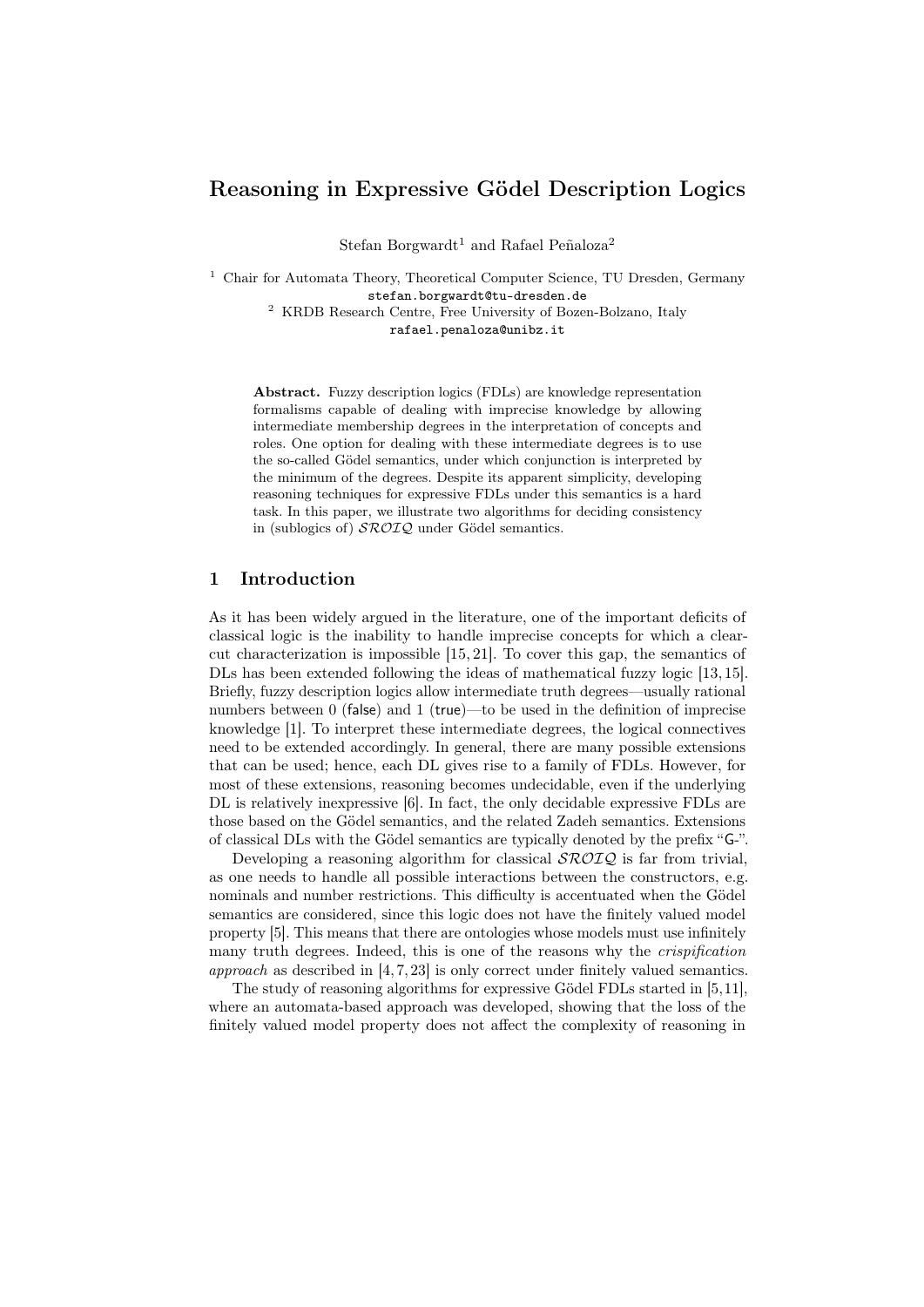$G-\mathcal{ALC}$ . Rather than trying to find a model directly, this algorithm produces an abstract representation of a large class of models. In this representation, the actual degrees of truth used in a model are abstracted to consider only the order among them. This abstraction from the actual degrees is also exploited by an extension of the crispification approach [8, 9], which translates a fuzzy ontology into a classical ontology by using concepts that simulate the order between the relevant truth degrees. As an added benefit, considering only the order between concepts allows for a more flexible representation of the domain knowledge in which, for instance, one can express that an individual is *taller* than another, without having to specify explicit degrees of tallness.

Although they provide good theoretical results such as tight complexity bounds for reasoning, these approaches are restricted to sublogics of  $G\text{-}\mathcal{SROLQ}$ having the forest-model property, and there is no obvious way to extend them to the full expressivity of  $G\text{-}\mathcal{SROLQ}$ . In [10], we have developed a new tableau algorithm to deal with full  $G\text{-}\mathcal{SROIO}$ . The new algorithm combines the ideas of the classical tableau approach for  $\mathcal{SROIQ}$  with the order-based abstraction developed in [5, 9]. It inherits the pay-as-you-go behavior from the classical tableau algorithms, and is the first reasoning algorithm that can handle the full expressivity of fuzzy  $\mathcal{SROIO}$  under Gödel semantics. Due to space restrictions, in this paper we only illustrate the core ideas of the two algorithms from [9, 10] on an example.

# 2 Preliminaries

The two basic operators of Gödel fuzzy logic are conjunction and implication, interpreted by the *Gödel t-norm* and *residuum*, respectively. The Gödel t-norm of two fuzzy degrees  $x, y \in [0, 1]$  is defined as minimum function  $\min\{x, y\}$ . The residuum  $\Rightarrow$  is uniquely defined by the equivalence  $\min\{x, y\} \leqslant z$  iff  $y \leqslant (x \Rightarrow z)$ for all  $x, y, z \in [0, 1]$ , and can be computed as

$$
x \Rightarrow y = \begin{cases} 1 & \text{if } x \leq y, \\ y & \text{otherwise.} \end{cases}
$$

We consider both the *residual negation* (that maps each value x to  $x \Rightarrow 0$ ) and the *involutive negation* (that maps x to  $1 - x$ ) in this paper.

An *order structure* is a finite set S containing at least the numbers 0, 0.5, and 1, together with an involutive unary operation inv:  $S \to S$  such that  $inv(x) = 1 - x$ for all rational numbers  $x \in S \cap [0,1]$ . A total preorder (on S) is a transitive and total binary relation  $\preccurlyeq_* \subseteq S \times S$ . The set order(S) contains exactly those total preorders  $\preccurlyeq_*$  over S which

- have 0 and 1 as least and greatest element, respectively,
- coincide with the order of the rational numbers on  $S \cap [0,1]$ , and
- satisfy  $\alpha \preccurlyeq_{*} \beta$  iff inv( $\beta$ )  $\preccurlyeq_{*}$  inv( $\alpha$ ) for all  $\alpha, \beta \in S$ .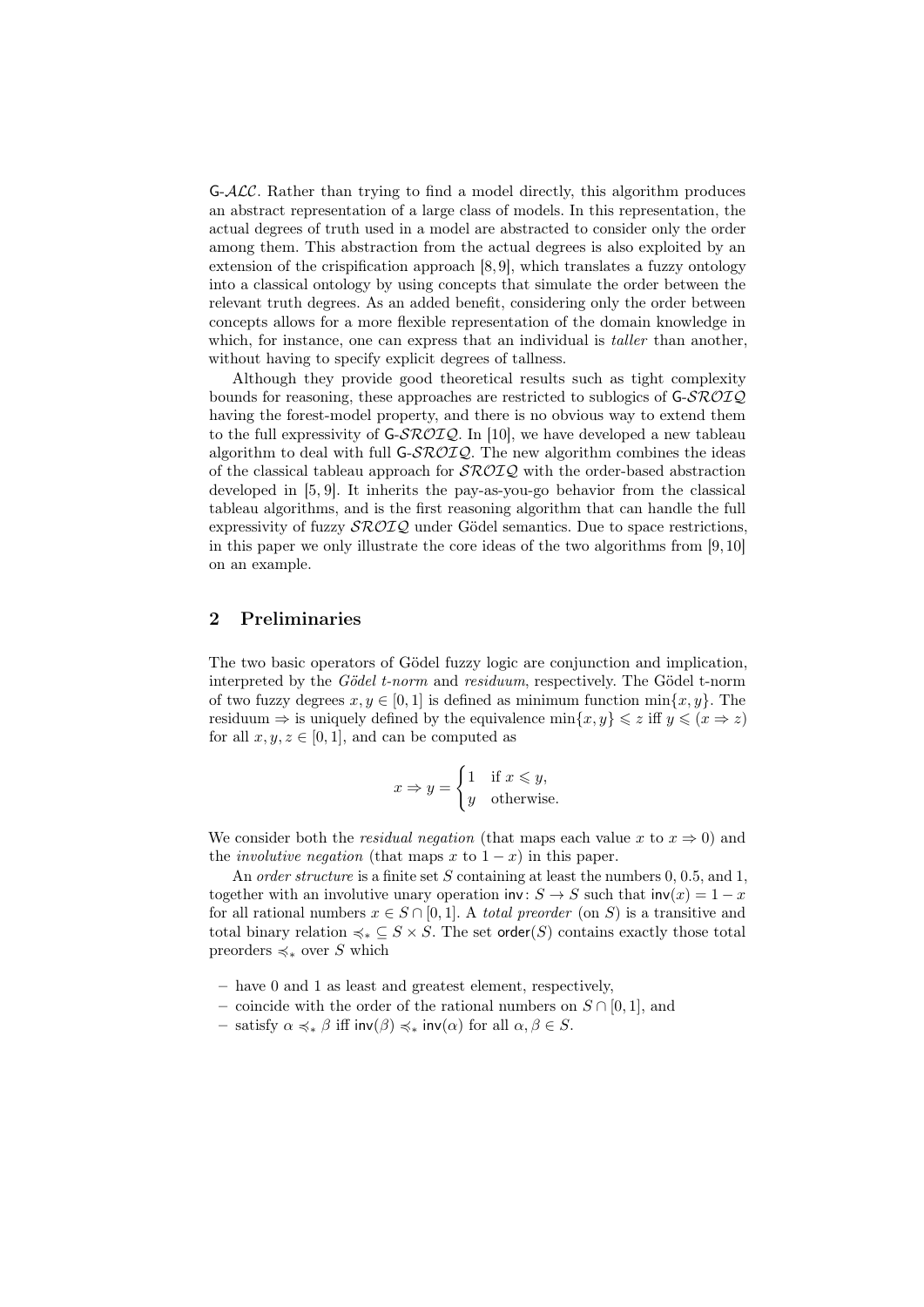Given  $\preccurlyeq_* \in \text{order}(S)$ , the following functions extend the operators of Gödel fuzzy logic from  $S \cap [0,1]$  to S:

$$
\min_* \{\alpha, \beta\} := \begin{cases} \alpha & \text{if } \alpha \preccurlyeq_* \beta \\ \beta & \text{otherwise,} \end{cases} \qquad \alpha \Rightarrow_* \beta := \begin{cases} 1 & \text{if } \alpha \preccurlyeq_* \beta \\ \beta & \text{otherwise.} \end{cases}
$$

An order assertion (over S) is an expression of the form  $\alpha \bowtie \beta$ , where  $\alpha, \beta \in S$ and  $\bowtie \in \{<,\leqslant,\ =\geqslant,\ \gt\}.$  An order formula is a Boolean combination of order assertions. The satisfaction of an order formula by an element  $\preccurlyeq_* \in \text{order}(S)$  is defined in the obvious way, and can be extended to more complex expressions like  $\alpha \geq \min\{\beta, \gamma\}$  or  $\alpha = (\beta \Rightarrow \gamma)$  using the operators  $\min_*$  and  $\Rightarrow_*$ . A set of order assertions  $\Phi$  is *satisfiable* if it has a model  $\prec_{*} \in \text{order}(S)$ . Satisfiability of order assertions can be decided in polynomial time by checking for cycles involving strict order assertions.

#### 2.1 G-SROIQ

The syntax of concepts and roles in G-SROIQ extends that of classical SROIQ, based on the sets  $N_l$ ,  $N_c$ , and  $N_R$  of *individual names, concept names*, and *role* names, respectively. The set  $N_R$  includes the *universal role*  $r_u$ , and  $N_R^-$  denotes the set of all (atomic and inverse) roles. Additionally, we allow truth constants  $\bar{p}$ with  $p \in [0,1]$  and *implication*  $C \to D$  as concept constructors. The semantics is based on G-interpretations  $\mathcal{I} = (\Delta^{\mathcal{I}}, \cdot^{\mathcal{I}})$  over a non-empty domain  $\Delta^{\mathcal{I}}$ , which assign to each individual name  $a \in \mathsf{N}_1$  an element  $a^{\mathcal{I}} \in \Delta^{\mathcal{I}}$ , to each concept name  $A \in \mathsf{N}_{\mathsf{C}}$  a fuzzy set  $A^{\mathcal{I}}: \Delta^{\mathcal{I}} \to [0,1]$ , and to each role name  $r \in \mathsf{N}_{\mathsf{R}}$  a fuzzy binary relation  $r^{\mathcal{I}}: \Delta^{\mathcal{I}} \times \Delta^{\mathcal{I}} \to [0, 1]$ . This G-interpretation is extended to complex concepts and roles as defined in the last column of Table 1, for all  $d, e \in \Delta^{\mathcal{I}}$ .

We can express the common DL constructors  $\top := \overline{1}$  (top),  $\bot := \overline{0}$  (bottom),  $C \sqcup D := \neg(\neg C \sqcap \neg D)$  (disjunction), and  $\leq n s.C := \neg (\geq (n+1) s.C)$  (at-most restriction). In some previous work on fuzzy extensions of  $\mathcal{SROLQ}$  (e.g. [4]), the latter are defined using the residual negation; that is  $\leqslant n s.C := (\geqslant(n+1) s.C) \rightarrow \bot$ . This has the effect that the value of  $\leq n r.C$  is always either 0 or 1. However, this discrepancy in definitions is not an issue since our algorithms can handle both the involutive and the residual negation. The use of truth constants  $\bar{p}$  for  $p \in [0, 1]$  is not standard in FDLs, but it allows us to simulate fuzzy nominals [2] of the form  $\{p_1/a_1, \ldots, p_n/a_n\}$  with  $p_i \in [0,1]$  and  $a_i \in \mathsf{N}_1, 1 \leq i \leq n$ , using the concept  $({a_1} \cap \overline{p_1}) \sqcup \cdots \sqcup ({a_n} \cap \overline{p_n})$ . Recall that we use only rational numbers.

A (classical) assertion is either a concept assertion of the form  $C(a)$  or a role assertion of the form  $r(a, b)$  for  $a, b \in \mathbb{N}_1$ , a concept C, and a role r. A (fuzzy) assertion is of the form  $\alpha \bowtie p$  or  $\alpha \bowtie \beta$ , where  $\alpha, \beta$  are classical assertions,  $\bowtie \in \{<,\leqslant,=,\geqslant,\geqslant\},\$ and  $p \in [0,1].$  An *ABox* is a finite set of fuzzy assertions and *individual (in)equality assertions* of the form  $a \approx b$  ( $a \not\approx b$ ) for  $a, b \in \mathbb{N}_1$ . A TBox is a finite set of general concept inclusions (GCIs) of the form  $C \subseteq D \geq p$ for concepts C, D and  $p \in (0,1]$ . A role hierarchy  $\mathcal{R}_h$  is a finite set of (complex) role inclusions of the form  $w \subseteq r \geq p$ , where r is a role name different from the universal role,  $w \in (\mathsf{N}_{\mathsf{R}}^-)^+$  is a non-empty *role chain* not including the universal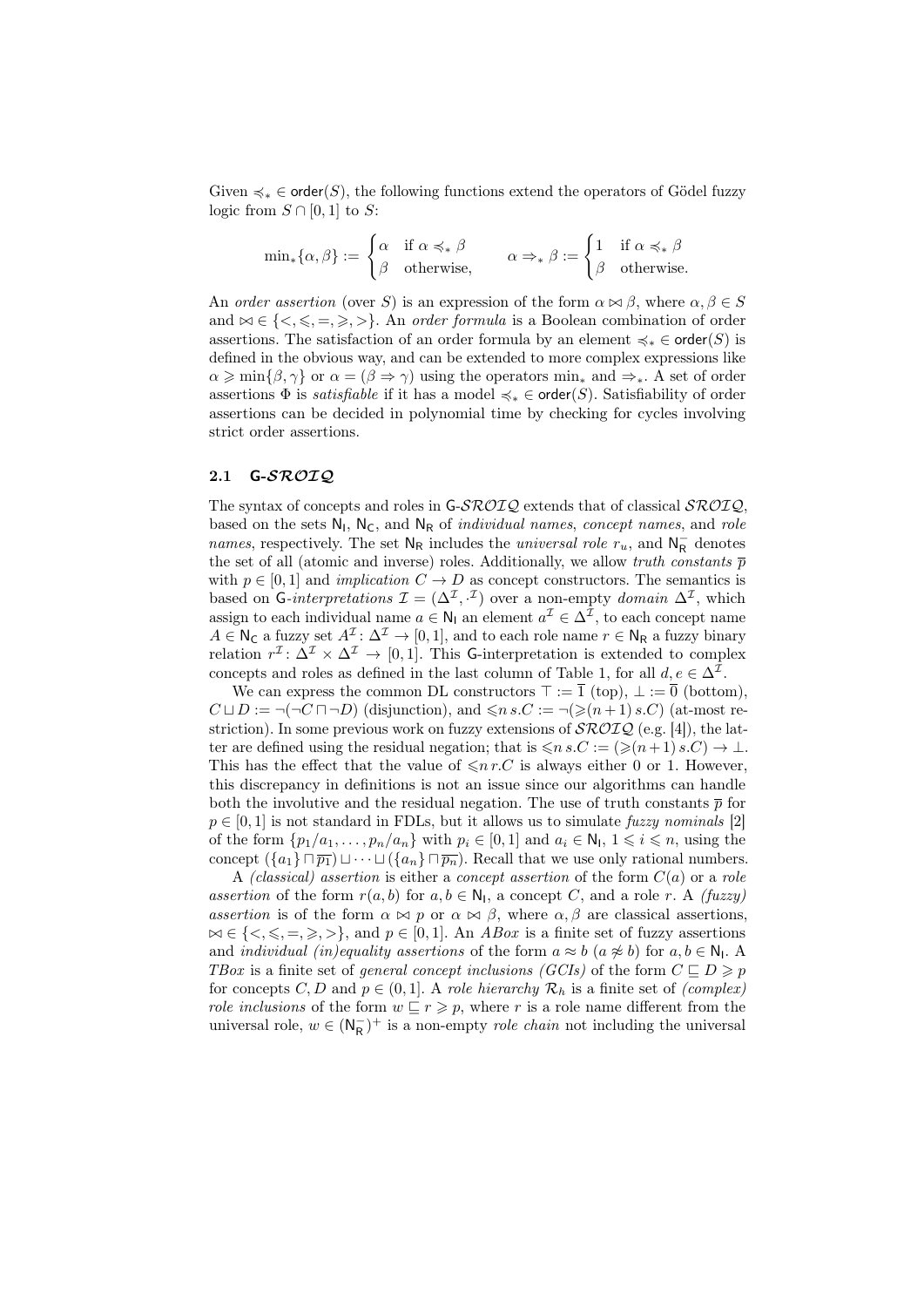| Name                    | Syntax                    | Semantics $(C^{\mathcal{I}}(d) / r^{\mathcal{I}}(d, e))$                                                                                      |
|-------------------------|---------------------------|-----------------------------------------------------------------------------------------------------------------------------------------------|
| concept name            | А                         | $A^{\mathcal{I}}(d) \in [0,1]$                                                                                                                |
| truth constant          | $\overline{p}$            | $\boldsymbol{p}$                                                                                                                              |
| conjunction             | $C\sqcap D$               | $\min\{C^{\mathcal{I}}(d), D^{\mathcal{I}}(d)\}\$                                                                                             |
| implication             | $C \rightarrow D$         | $C^{\mathcal{I}}(d) \Rightarrow D^{\mathcal{I}}(d)$                                                                                           |
| negation                | $\neg C$                  | $1-C^{\mathcal{I}}(d)$                                                                                                                        |
| existential restriction | $\exists r.C$             | sup $\min\{r^{\mathcal{I}}(d,e),C^{\mathcal{I}}(e)\}\$<br>$e \in \Delta^{\mathcal{I}}$                                                        |
| value restriction       | $\forall r.C$             | $\inf_{e \in \Delta^{\mathcal{I}}} r^{\mathcal{I}}(d,e) \Rightarrow C^{\mathcal{I}}(e)$                                                       |
| nominal                 | ${a}$                     | if $d = a^{\mathcal{I}}$<br>otherwise                                                                                                         |
| at-least restriction    | $\geqslant n s.C$         | $\min_{i=1}^{\infty} \min\{s^{\mathcal{I}}(d, e_i), C^{\mathcal{I}}(e_i)\}\$<br>sup<br>$e_1,,e_n \in \Delta^{\mathcal{I}}$ pairwise different |
| local reflexivity       | $\exists s.\mathsf{Self}$ | $r^{\mathcal{I}}(d,d)$                                                                                                                        |
| role name               | $\boldsymbol{r}$          | $r^{\mathcal{I}}(d,e) \in [0,1]$                                                                                                              |
| inverse role            | $r^-$                     | $r^{\mathcal{I}}(e,d)$                                                                                                                        |
| universal role          | $r_u$                     | 1                                                                                                                                             |

Table 1. Syntax and semantics of G-SROIQ

role, and  $p \in (0, 1]$ . The notions of *regularity* and *simple roles* are defined w.r.t. a given role hierarchy  $\mathcal{R}_h$  as for classical  $\mathcal{SROLQ}$  [3,18,19], and we adopt the same syntactical restrictions, e.g. that number restrictions can only contain simple roles, to avoid undecidability. An RBox  $\mathcal{R} = \mathcal{R}_h \cup \mathcal{R}_a$  consists of a regular role hierarchy  $\mathcal{R}_h$  and a finite set  $\mathcal{R}_a$  of *disjoint role axioms*  $dis(s_1, s_2) \geq p$ and *reflexivity axioms*  $ref(r) \geq p$ , where r is a role,  $s_1, s_2$  are simple roles, and  $p \in (0, 1]$ . An ontology  $\mathcal{O} = (\mathcal{A}, \mathcal{T}, \mathcal{R})$  consists of an ABox  $\mathcal{A}$ , a TBox  $\mathcal{T}$ , and an RBox R.

A G-interpretation  $\mathcal I$  satisfies (or is a model of)

- the fuzzy assertion  $\alpha \bowtie \beta$  if  $\alpha^{\mathcal{I}} \bowtie \beta^{\mathcal{I}}$ , where we set  $(C(a))^{\mathcal{I}} := C^{\mathcal{I}}(a^{\mathcal{I}})$ ,  $(r(a, b))^{\mathcal{I}} := r^{\mathcal{I}}(a^{\mathcal{I}}, b^{\mathcal{I}}),$  and  $p^{\mathcal{I}} := p$  for all  $p \in [0, 1]$ ;
- the (in)equality assertion  $a \approx b$   $(a \not\approx b)$  if  $a^{\mathcal{I}} = b^{\mathcal{I}}$   $(a^{\mathcal{I}} \neq b^{\mathcal{I}})$ ;
- the GCI  $C \sqsubseteq D \geq p$  iff  $C^{\mathcal{I}}(d) \Rightarrow D^{\mathcal{I}}(d) \geq p$  for all  $d \in \Delta^{\mathcal{I}}$ ;
- the role inclusion  $r_1 \tildot r \geqslant p$  iff  $(r_1 \tildot r_n)^{\mathcal{I}}(d_0, d_n) \Rightarrow r^{\mathcal{I}}(d_0, d_n) \geqslant p$ for all  $d_0, d_n \in \Delta^{\mathcal{I}}$ , where

$$
(r_1 \ldots r_n)^{\mathcal{I}}(d_0, d_n) := \sup_{d_1, \ldots, d_{n-1} \in \Delta^{\mathcal{I}}} \min_{i=1}^n r_i^{\mathcal{I}}(d_{i-1}, d_i);
$$

- the disjoint role axiom  $dis(s_1, s_2) \geq p$  iff  $min{s_1^{\mathcal{I}}(d, e), s_2^{\mathcal{I}}(d, e)} \leq 1 - p$  for all  $d, e \in \Delta^{\mathcal{I}}$ ;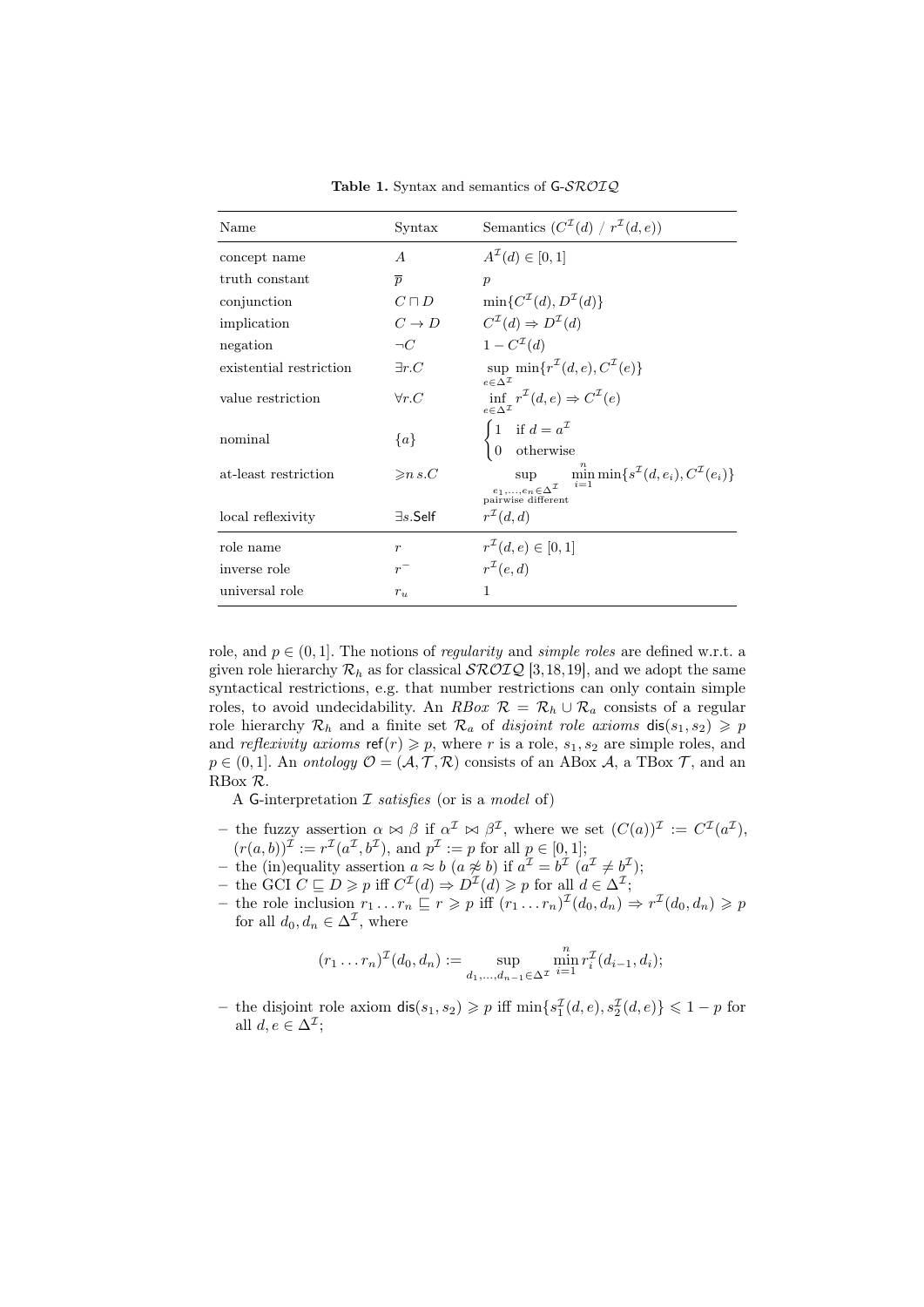- the reflexivity axiom  $\text{ref}(r) \geqslant p$  iff  $r^{\mathcal{I}}(d, d) \geqslant p$  for all  $d \in \Delta^{\mathcal{I}}$ ;
- an ontology if it satisfies all its axioms.

We can simulate other axioms of  $\mathcal{SROLQ}$  [4, 17] as follows:

- transitivity axioms  $\text{tra}(r) \geqslant p$  by  $rr \sqsubseteq r \geqslant p$ ;
- − symmetry axioms  $\mathsf{sym}(r) \geqslant p$  by  $r^- \sqsubseteq r \geqslant p$ ;
- asymmetry axioms  $asy(s) \geq p$  by  $dis(s, s<sup>-</sup>) \geq p$ ;
- irreflexivity axioms  $irr(s) \geq p$  by ∃s.Self  $\sqsubseteq \neg \overline{p} \geq 1$ ; and
- negated role assertions  $\neg r(a, b) \geqslant p$  by  $r(a, b) \leqslant 1 p$ .

As usual for FDLs, we consider only witnessed G-interpretations [16]. Intuitively, this ensures that the suprema and infima in the semantics of the concept constructors are in fact maxima and minima, respectively. In other words, the degrees of these constructors are witnessed by elements of the domain. Note that this restriction is not without loss of generality. Formally, a G-interpretation  $\mathcal I$ is witnessed if, for every  $d \in \Delta^{\mathcal{I}}$ ,  $n \geqslant 0$ ,  $r \in \mathsf{N}_{\mathsf{R}}^-$ , simple  $s \in \mathsf{N}_{\mathsf{R}}^-$ , and concept  $C$ , there are  $e, e', e_1, \ldots, e_n \in \Delta^{\mathcal{I}}$  such that  $e_1, \ldots, e_n$  are pairwise different,

$$
(\exists r.C)^{\mathcal{I}}(d) = \min\{r^{\mathcal{I}}(d,e), C^{\mathcal{I}}(e)\},
$$
  

$$
(\forall r.C)^{\mathcal{I}}(d) = r^{\mathcal{I}}(d,e') \Rightarrow C^{\mathcal{I}}(e'),
$$
 and  

$$
(\geq n s.C)^{\mathcal{I}}(d) = \min_{i=1}^{n} \min\{s^{\mathcal{I}}(d,e_i), C^{\mathcal{I}}(e_i)\}.
$$

We could also require witnesses for role chains in complex role inclusions, but this is not usually done, and not necessary for our algorithms. A  $G\text{-}SROIQ$  ontology is consistent if it has a witnessed G-model.

Other common reasoning problems for FDLs, such as concept satisfiability and subsumption can be reduced to consistency in linear time [11]. For instance, the subsumption between C and D to degree p w.r.t. a TBox  $\mathcal T$  and an RBox  $\mathcal R$ is equivalent to the inconsistency of  $({(C \rightarrow D)(a) < p}, \mathcal{T}, \mathcal{R})$ , where a is a fresh individual name. Likewise, the satisfiability of C to degree p w.r.t.  $\mathcal{T}$  and  $\mathcal{R}$ is equivalent to the consistency of  $({C(a) \geq p}, \mathcal{T}, \mathcal{R})$ . One can even show that the best satisfiability and subsumption degrees are always values occurring in the input ontology, and can be computed using linearly many consistency tests [11]. Hence, we restrict our attention to the problem of deciding consistency of fuzzy ontologies.

### 3 The Algorithms

The main idea for both our algorithms is that, instead of explicitly defining the degrees of all concepts and roles for all domain elements, we only represent the order between different values. For example, to satisfy the semantics of  $\rightarrow$ , i.e.  $(C \to D)^{\mathcal{I}}(x) = C^{\mathcal{I}}(x) \Rightarrow D^{\mathcal{I}}(x)$ , it suffices to consider the two cases

- $-(C \to D)^{\mathcal{I}}(x) = 1$  and  $C^{\mathcal{I}}(x) \leq D^{\mathcal{I}}(x)$ ; or
- $-(C \rightarrow D)^{\mathcal{I}}(x) = D^{\mathcal{I}}(x)$  and  $C^{\mathcal{I}}(x) > D^{\mathcal{I}}(x)$ .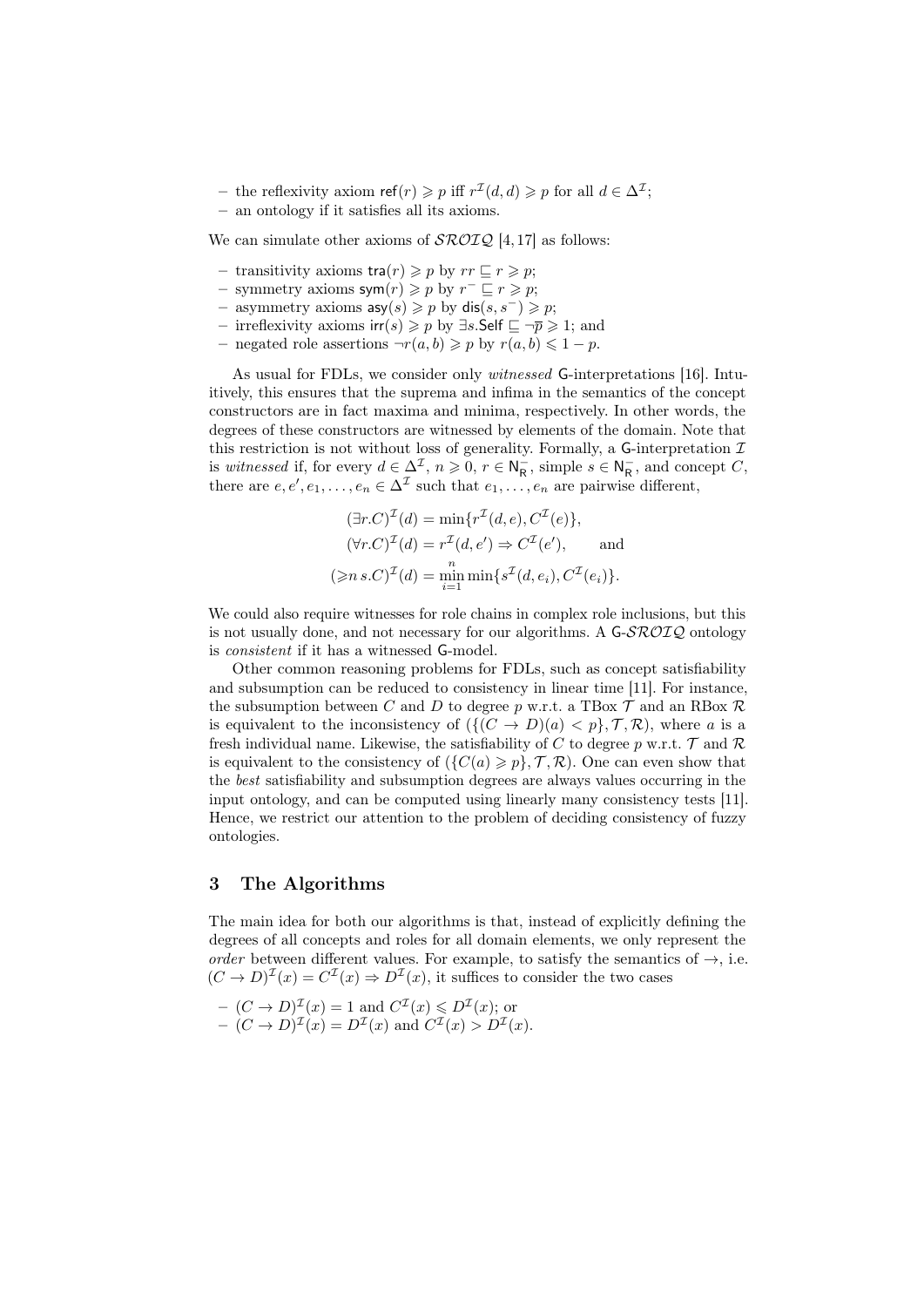In both cases, it is irrelevant what the actual values of  $C^{T}(x)$  and  $D^{T}(x)$  are, as long as they satisfy a certain order relationship. We exploit this property of the Gödel operators in the following constructions, by using order structures and order assertions to represent the semantics of concepts. This idea has also been used for other reasoning problems based on the Gödel semantics [14].

For the nonce, we use the small example ontology  $\mathcal{O} := (\mathcal{A}, \mathcal{T}, \emptyset)$ , where

$$
\mathcal{A} := \{ (\exists r.A)(a) \geq p_A, (\exists r.B)(a) \geq p_B, (\leq 1 r.C)(a) \geq p_C \},\
$$
  

$$
\mathcal{T} := \{ A \subseteq C \geq 1, B \subseteq C \geq 1 \},\
$$

and  $p_A, p_B, p_C$  are arbitrary values, to illustrate the algorithms.

#### 3.1 Reduction to Classical DLs

Our first algorithm is based on a reduction of the fuzzy ontology  $\mathcal O$  to a classical ontology  $\text{red}(\mathcal{O})$ . We use special concept names to express order assertions over a specific order structure  $U$ . This order structure contains all values occurring in  $\mathcal{O}$ , all relevant subconcepts and roles, e.g.  $\exists r.A_1$  and r, relevant assertions over known individuals, such as  $(\leq 1 r.C)(a)$ , and special role assertions of the form  $r(*, a)$ , as explained below. For example, the concept name  $|C > (\exists r.A)(a)|$ expresses that the value of  $C$  at the current domain element should exceed the value of  $\exists r.A$  at a. We call these concept names *order concepts* and, to improve readability, will denote them always with a surrounding box. This approach can be seen as an extension of previous algorithms for reasoning in fuzzy DLs based on reductions to classical DLs [2, 4, 7], which use *cut-concepts* of the form  $A \geq p$ , but are applicable only for fuzzy semantics based on finitely many values.

To achieve the correct behavior, our reduction explicitly specifies the semantics of the order structure and the concept constructors. For example, we use the classical axioms  $\top \sqsubseteq \overline{\alpha \leq \beta} \sqcup \overline{\beta \leq \alpha}$ , for all  $\alpha, \beta \in \mathcal{U}$  to express that  $\leq$  should be total. The assertions in our  $\overline{ABox}$  A are translated into classical assertions, e.g.  $(\exists r.A)(a) \geqslant p_A(a)$ . To ensure that  $(\exists r.A)(a)$  actually represents the value of the existential restriction  $\exists r.A$  at the individual a, we use the additional assertion  $(\exists r.A)(a) = (\exists r.A)(a)$ . The GCIs from our example ontology have the straightforward translations

$$
\top \sqsubseteq \overline{A \Rightarrow C \geq 1}
$$
 and  $\top \sqsubseteq \overline{B \Rightarrow C \geq 1}$ ,

which require that they are satisfied in every element of the domain.

In the reduction, domain elements are connected via only one special role, denoted by  $\mathfrak{r}$ . This role is used to transfer information between domain elements. The goal is that, except for the named individuals, the role  $\mathfrak r$  will generate a forest-shaped structure in the classical interpretation; hence this approach is restricted to logics having the forest-model property, i.e.  $\mathcal{SRIQ}, \mathcal{SROQ},$  and  $\mathcal{SROT}$  [12].

Information about the named individuals is transferred to all r-connected domain elements using GCIs like  $\boxed{(\exists r.A)(a) \geq (\exists r.B)(a)} \sqsubseteq \forall \mathfrak{r}.\boxed{(\exists r.A)(a) \geq (\exists r.B)(a)}$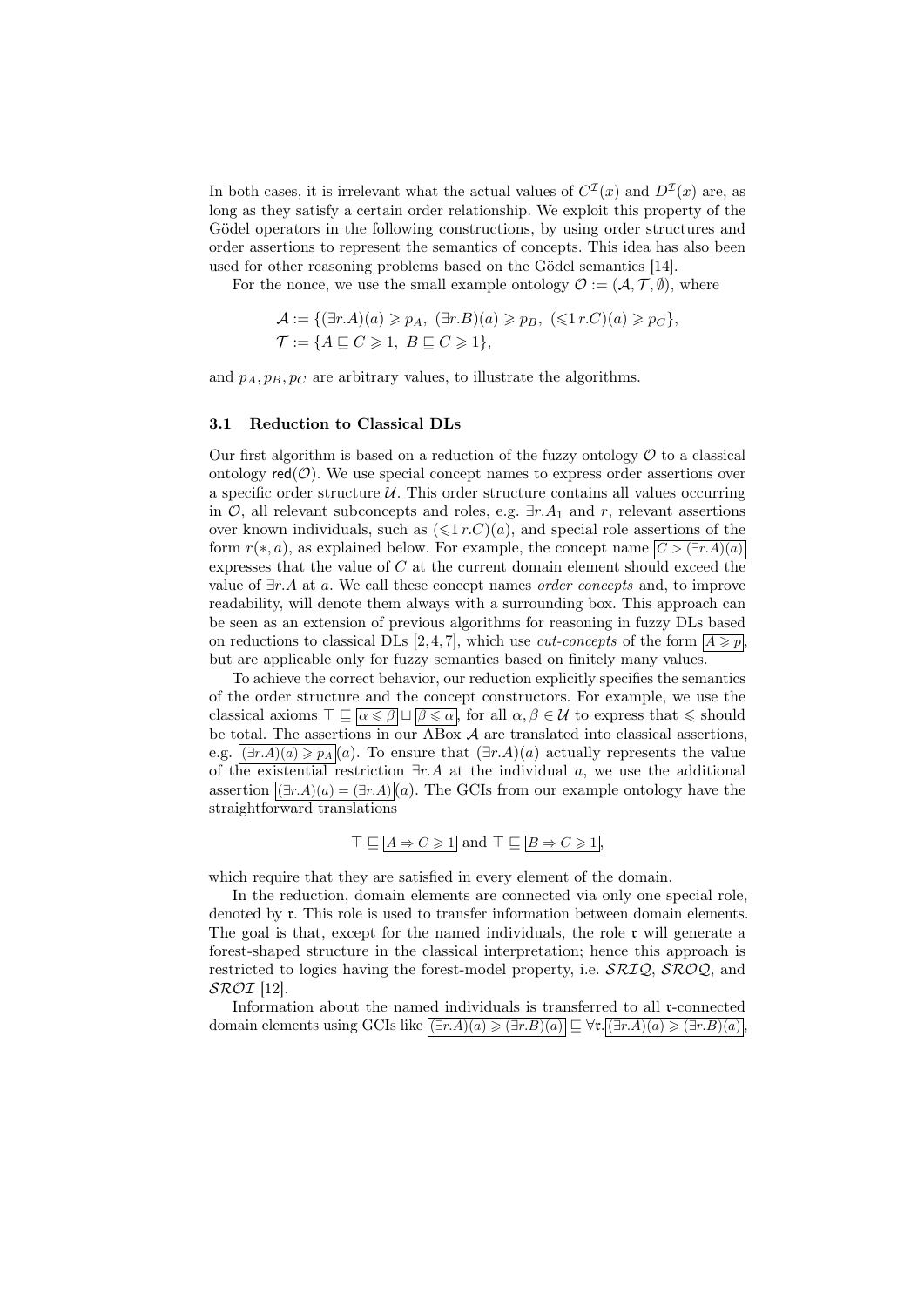i.e. whenever a domain element  $x$  "knows" something about the behavior of  $a$ , then all r-successors of x share that knowledge. Special elements of U of the form  $\langle C \rangle$ are used to refer to the value of a concept  $C$  at the parent node in the tree. These elements are restricted by axioms like  $\boxed{(\exists r.B) \leq C} \sqsubseteq \forall \mathfrak{r}.\overline{(AN \rightarrow [\langle \exists r.B \rangle_{\uparrow} \leq C)_{\uparrow}})},$ which express that order relations between concepts of the parent are known by all child nodes, i.e. r-successors. The special concept name AN is used to distinguish anonymous domain elements from those that are designated by an individual name (and are hence not part of the forest).

In our example, to generate a witness for the existential restriction  $\exists r.A$  at a (and all other domain elements), we introduce the axiom

 $\top \sqsubseteq \exists \mathfrak{r}.(\mathsf{AN} \sqcap \overline{\langle \exists r.A \rangle_{\uparrow} \leqslant \min\{r,A\}}]) \sqcup (\exists \mathfrak{r}.\{a\} \sqcap \overline{(\exists r.A) \leqslant \min\{r(*,a),A(a)\}}]).$ 

That is, either a has an anonymous (AN) r-successor at which the value of  $\exists r.A$  at the parent node  $(\exists r.A)_\uparrow$ , in this case a, is bounded by the minimum between the r-connection to the parent node  $(r)$  and the value of A at the current node  $(A)$ ; or there is an **r**-successor that satisfies  $\{a\}$ , i.e. a itself, and the value of  $\exists r.A$  at a is bounded by the minimum between the value of the role connection from the current node (represented by \*) to a and the value of A at a  $(A(a))$ . In general, the second part has to consider all named domain elements as possible successors; in our example we have only a.

On the other hand, all r-successors have to be restricted to not exceed the value of  $\exists r.A$  using the similar axioms

$$
\top \sqsubseteq \forall \mathbf{t}. \left( \mathsf{AN} \to \boxed{\langle \exists r. A \rangle_{\uparrow} \geqslant \min\{r, A\}} \right) \text{ and } \exists \mathbf{t}. \{a\} \sqsubseteq \boxed{(\exists r. A) \geqslant \min\{r(*, a), A(a)\}}.
$$

Similar axioms are introduced to express the semantics of  $\exists r.B$ .

For the number restriction  $\leq 1$  r.C =  $\Rightarrow$   $\geq$  r.C, we first create witnesses as for the existential restrictions above:

$$
\top \sqsubseteq \geqslant 2 \mathfrak{r}. \left( \text{AN} \sqcap \boxed{\langle \geqslant 2 \, r. C \rangle_{\uparrow} \leqslant \min \{r, C \} } \right) \sqcup \newline \left( \geqslant 1 \mathfrak{r}. \left( \text{AN} \sqcap \boxed{\langle \geqslant 2 \, r. C \rangle_{\uparrow} \leqslant \min \{r, C \} } \right) \sqcap \boxed{ \left( \geqslant 2 \, r. C \right) \leqslant \min \{r(*, a), C(a) \} } \right)
$$

That is, either there exist two anonymous witnesses for the value of  $\geq 2r.C$ , or one anonymous witness and a serves as another witness. In general, the reduction needs to consider all possible (exponentially many) combinations of named and unnamed domain elements as witnesses for number restrictions; in this example there are only 2 cases. Dually, there can be at most one r-successor that exceeds the value given by  $\geq 2r.C$  at a, which is encoded in the assertion

$$
\leqslant 1\, \mathfrak{r}. \left(\left(\textsf{AN} \sqcap \overline{\left( \geqslant 2\, r.C \right)_{\uparrow} < \min\{r, C\} }\right)\sqcup \left(\neg \textsf{AN} \sqcap \overline{\left( \geqslant 2\, r.C \right) (a) < \min\{r(a, *), C\} }\right]\right)(a).
$$

All the axioms listed above are collected into a classical ontology  $\text{red}(\mathcal{O})$ , and any classical model of this ontology obtained by a classical reasoner can be used to construct a  $G$ -model of  $\mathcal O$ . Hence, while this reduction incurs an exponential blow-up in the size of the ontology due to the interaction of nominals and number restrictions, it enables us to use existing optimized reasoners to decide consistency of G-SROIQ ontologies.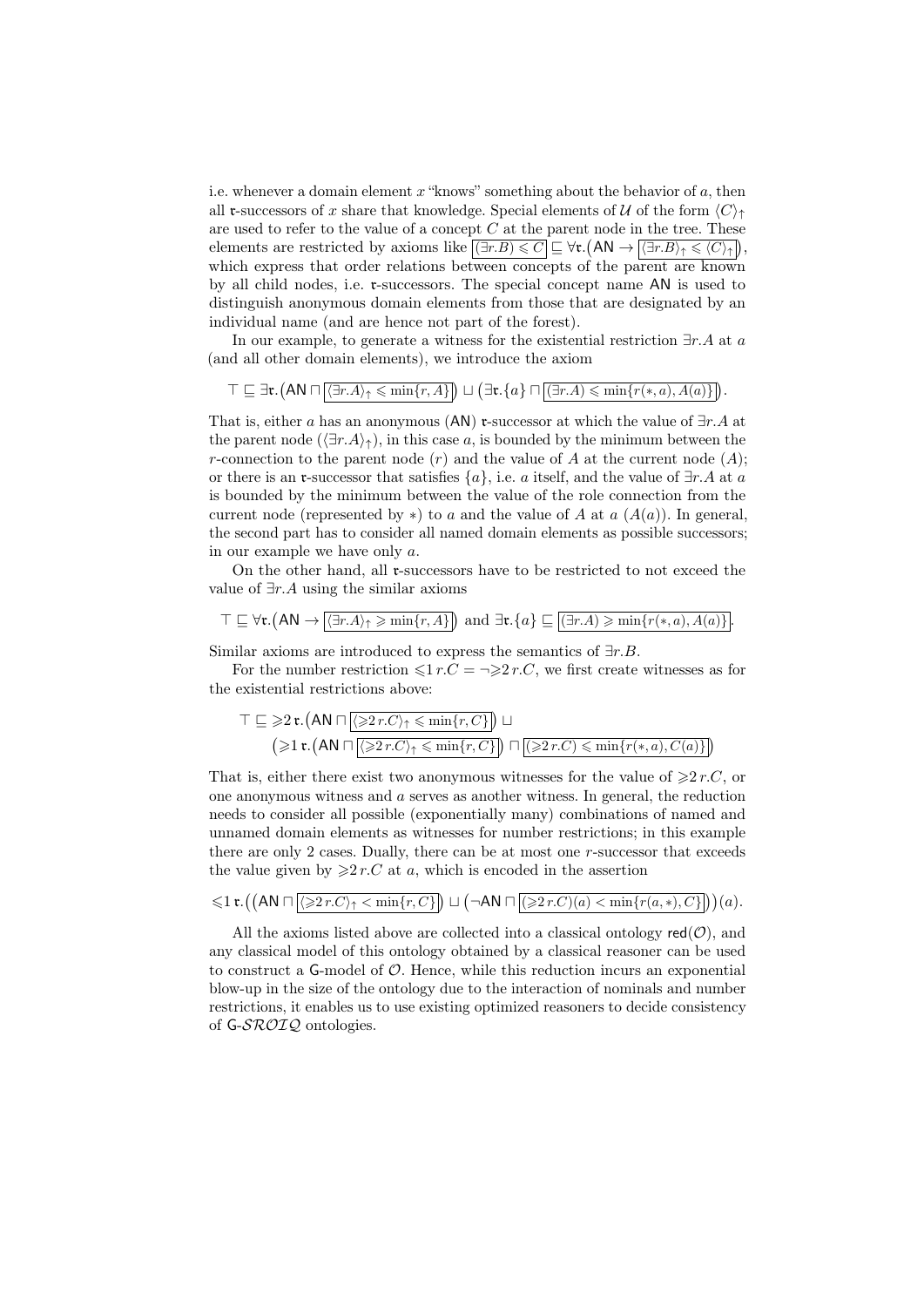#### 3.2 The Tableau Algorithm

In contrast, our tableau algorithm explicitly creates a  $G$ -model of  $\mathcal O$  by introducing new domain elements, which we call nodes. It uses an order structure that is similar to the one used for the reduction described above. The main difference is that the order structure now also contains concept and role assertions of the form  $B(x)$  and  $r(x, y)$ , where x and y are nodes. In this way, we can express the semantics directly using order assertions, e.g.  $(\exists r.A)(x) \geqslant \min\{r(x,y), A(y)\}\$ for all nodes  $x$  and  $y$ . However, the latter expression is not fully determined: that is, we do not know whether  $(\exists r.A)(x) \geq r(x, y)$ , or  $(\exists r.A)(x) \geq A(y)$  holds. In our tableau algorithm, we resolve this nondeterminism by considering only atomic order assertions, i.e. without using the abbreviations min and  $\Rightarrow$ . In order to guarantee that these sets can be used to construct a  $\mathsf{G}\text{-model}$  of  $\mathcal{O}$ , we need to ensure that they remain satisfiable.

In our example, the tableau algorithm is initialized with one node a representing the individual of the same name, and the order assertions from  $A$ , where the at-most assertion is equivalent to an upper bound on the corresponding at-least-restriction:  $(\geq 2r.C)(a) \leq 1-p_C$ . Afterwards, (nondeterministic) tableau rules are applied exhaustively to create new nodes and order assertions; we only present a few selected nondeterministic choices here. Similar to classical tableau algorithms, first the  $(\exists)$ -rule creates two witnesses x and y for the existential restrictions  $\exists r.A$  and  $\exists r.B$ , respectively, at a. For example, we need to ensure that  $(\exists r.A)(a) = \min\{r(a,x), A(x)\}\$ is satisfied. One possibility is to introduce the order assertions

$$
(\exists r.A)(a) = r(a,x)
$$
 and  $(\exists r.A)(a) \leq A(x)$ ,

expressing that the above minimum is realized by the value of the role connection from  $a$  to  $x$ . Although it does not seem necessary, we need to have equality here in order to prove completeness of the algorithm. Likewise, for y we assert that

$$
(\exists r.B)(a) \leq r(a, y)
$$
 and  $(\exists r.B)(a) = B(y)$ .

Moreover, the supremum-based semantics of existential restrictions also imposes an upper bound on all other r-successors, similar to the behavior of classical value restrictions. Hence, we also assert that

$$
(\exists r.B)(a) \ge B(x)
$$
 and  $(\exists r.A)(a) \ge r(a, y)$ .

In the next step, the GCIs are applied to all nodes; we ignore  $a$  here since it is not relevant for this example. For the node  $x$ , we know already that

$$
B(x) \leq (\exists r.B)(a) \leq r(a, y) \leq (\exists r.A)(a) \leq A(x),
$$

and hence it suffices to assert in addition that  $A(x) \leq C(x)$ , which then implies that also  $B(x) \leq C(x)$  holds. For y, we introduce the order assertions

$$
A(y) \leq C(y)
$$
 and  $B(y) \leq C(y)$ .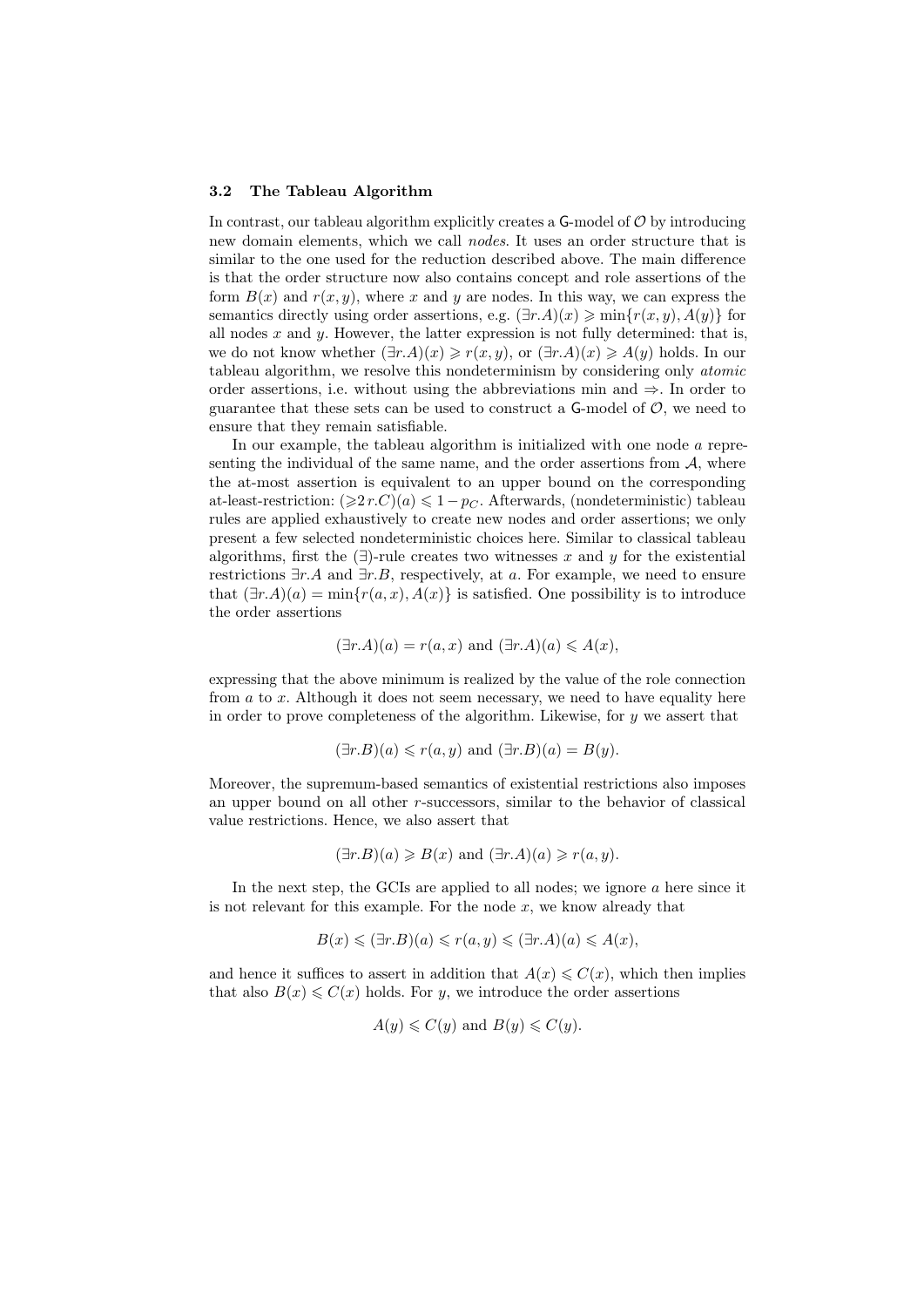

Fig. 1. Order diagram of the preorder induced by the order assertions produced in the example by the first applications of tableau rules.

The resulting set of assertions entails the preorder depicted in Figure 1, where we ignore  $p_A, p_B, p_C$ , and all irrelevant elements of the order structure. Note that, although we consider as models only total preorders, the assertions themselves need not define a single total order over all elements of the order structure.

Now we deal with the number restriction  $(\leq 1 r.C)(a)$ . In the following, we ignore the required witnesses, as they are not essential for the example. As in the classical tableau algorithm, we use a tableau rule that forces each r-successor of a to choose whether it wants to "challenge" the number restriction or not. In the classical setting, this means choosing whether to satisfy  $C$  or not. Here, we have to decide whether  $\neg(\leq 1 r.C)(a) < \min\{r(a,x), C(x)\}\)$  holds. If this inequality holds for at least 2 nodes, then the supremum in the semantics of the at-least restriction  $(\geq 2r.C) = \neg (\leq 1r.C)$  is violated. We analyze several possibilities:

– If it holds that  $(\geq 2r.C)(a) \geq r(a,x) = \min\{r(a,x), C(x)\}\$ and additionally  $(\geq 2r.C)(a) < \min\{r(a,y), C(y)\}\text{, then}$ 

$$
r(a,y) \leq (\exists r.A)(a) = r(a,x) \leq (\geq 2r.C)(a) < \min\{r(a,y),C(y)\} \leq r(a,y).
$$

In this case, the resulting set of order assertions is not satisfiable anymore.

– If  $(\geq 2r.C)(a) < r(a,x)$  and  $(\geq 2r.C)(a) \geq \min\{r(a,y), C(y)\}\)$ , then it depends on the values of  $p_A$ ,  $p_B$ , and  $p_C$  whether we can build a G-model. If  $(\geq 2r.C)(a) \leq 1 - p_C < p_B \leq (\exists r.B)(a) \leq (\geq 2r.C)(a)$ , then this is obviously not possible. On the other hand, supposing that  $p_A = \frac{1}{2}$  and  $p_C = p_B = \frac{1}{4}$ , we can construct a G-model by assigning the value  $\frac{1}{4}$  to  $A(y), B(x), B(y), r(a, y), C(y)$  and  $\frac{1}{2}$  to  $r(a, x), A(x), C(x)$ . This means that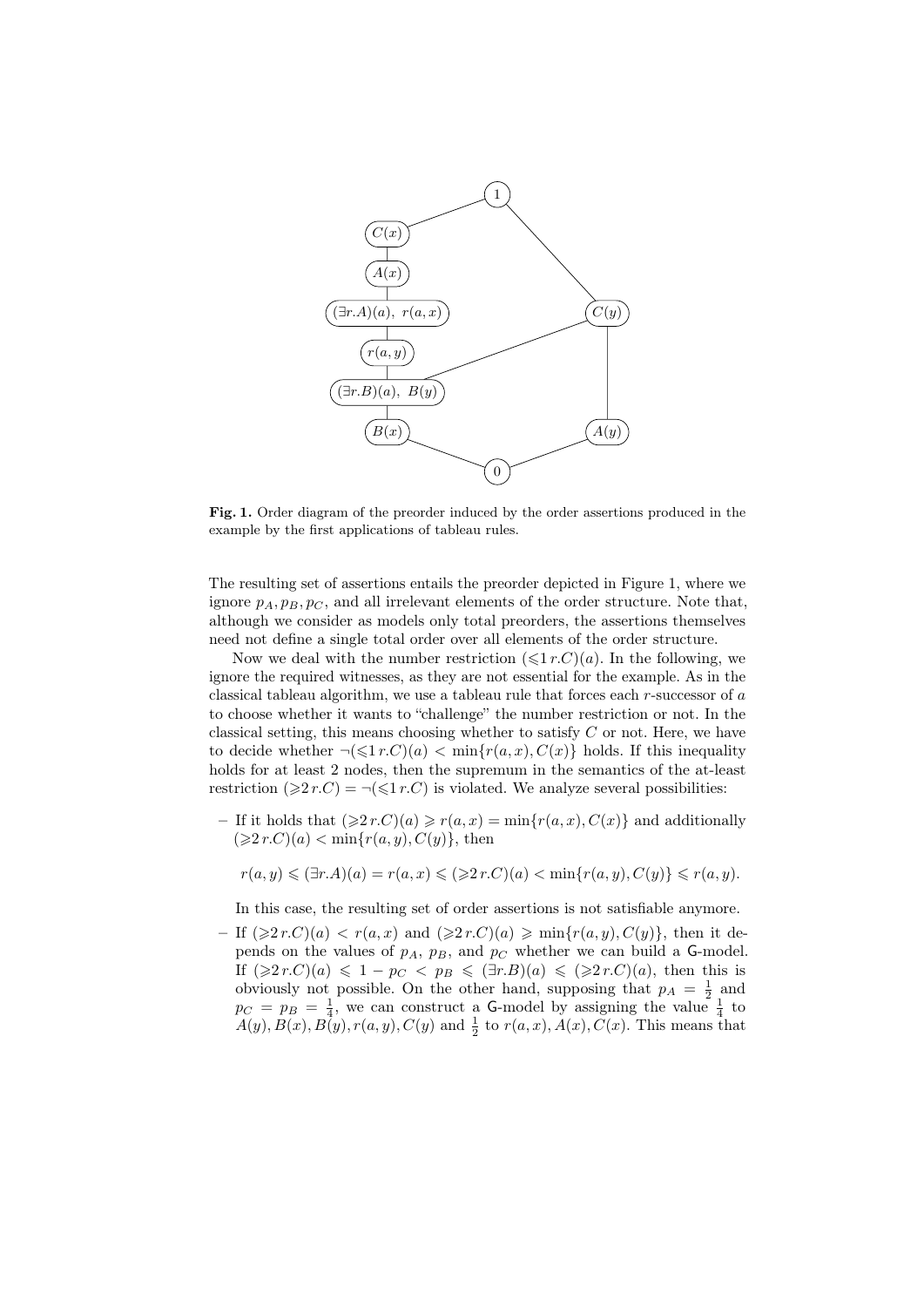$(\exists r.A)(a)$  evaluates to  $\frac{1}{2}$ ,  $(\exists r.B)(a)$  to  $\frac{1}{4}$ , and  $(\leq 1 r.C)(a)$  to  $\frac{1}{4}$ , and hence  $\mathcal{O}$ is satisfied.

 $-$  If  $(\geq 2r.C)(a) < r(a,x)$  and  $(\geq 2r.C)(a) < \min\{r(a,y), C(y)\}\)$ , then the atleast restriction is violated. Thus, we have to apply another rule to *merge* the node  $y$  into  $x$  (or vice versa), which essentially amounts to discarding the node y and replacing all occurrences of y in the order assertions by x. Hence, almost all relevant elements of the order structure become equivalent, the only exception being  $(\geq 2r.C)(a)$ , which must be strictly smaller than all other elements. A possible resulting G-model could simply assign 1 to  $A(x), B(x), C(x), r(a, x)$ , which would result in  $(\geq 2r.C)(a)$  being evaluated to 0. Again, all axioms of  $\mathcal O$  are satisfied.

#### 3.3 Complex Role Inclusions

For the tableau algorithm in [18], certain finite automata are constructed in order to deal with complex role inclusions. For each role r, the automaton  $A<sub>r</sub>$  reads role chains, i.e. words over the alphabet of all roles, and recognizes exactly those role chains that imply  $r$ . In [18], these automata are then used in concept expressions of the form ∀A.C with the intuitive semantics that all domain elements connected by a chain of roles recognized by  $\bf{A}$  to the current domain element should satisfy  $C$ . This allows to decompose inferences about complex role inclusions into single steps by enforcing certain connections between  $\forall A^q.C$  and  $\forall A^{q'}.C$ , where  $\mathbf{A}^q$ denotes the automaton **A** with q as initial state, and  $q'$  is a successor state of q. For example, if  $q'$  is reachable via an r-transition from  $q$  and the current domain element "satisfies"  $\forall A^q.C$ , then any r-successor has to satisfy  $\forall A^{q'}.C$ 

For our setting, we generalize this construction to weighted finite automata recognizing the degree to which a given role chain implies a certain role  $r$  [9]. We closely follow the ideas from [18], but need to incorporate the degrees to which the role inclusions hold to the transitions of the automata. As in [18], the construction of  $A_r$  causes an exponential blowup in the size of  $\mathcal R$ . However, it is known that such a blowup cannot be avoided [20].

#### 3.4 Results

In addition to the blow-up from this automata construction, our first algorithm, based on the reduction to a classical ontology, produces an exponential blowup in the (binary encoding of) the largest number  $n$  involved in a number restriction in  $\mathcal{O}$ , and in the number of individual names occurring in  $\mathcal{O}$ . However, we can avoid both if either nominals or number restrictions are disallowed.

In the reduction, from  $\mathcal O$  we always obtain a classical  $\mathcal{ALCOQ}$  ontology red( $\mathcal{O}$ ), regardless of whether  $\mathcal O$  uses inverse roles or nominals. However, if  $\mathcal O$ does not use number restrictions, then  $red(O)$  is an  $ALCO$  ontology. As mentioned before, the reduction is only correct for logics having the forest-model property, i.e. G-SRIQ, G-SROQ, and G-SROI and their sublogics [12]. We can thus lift the following complexity results from classical DLs.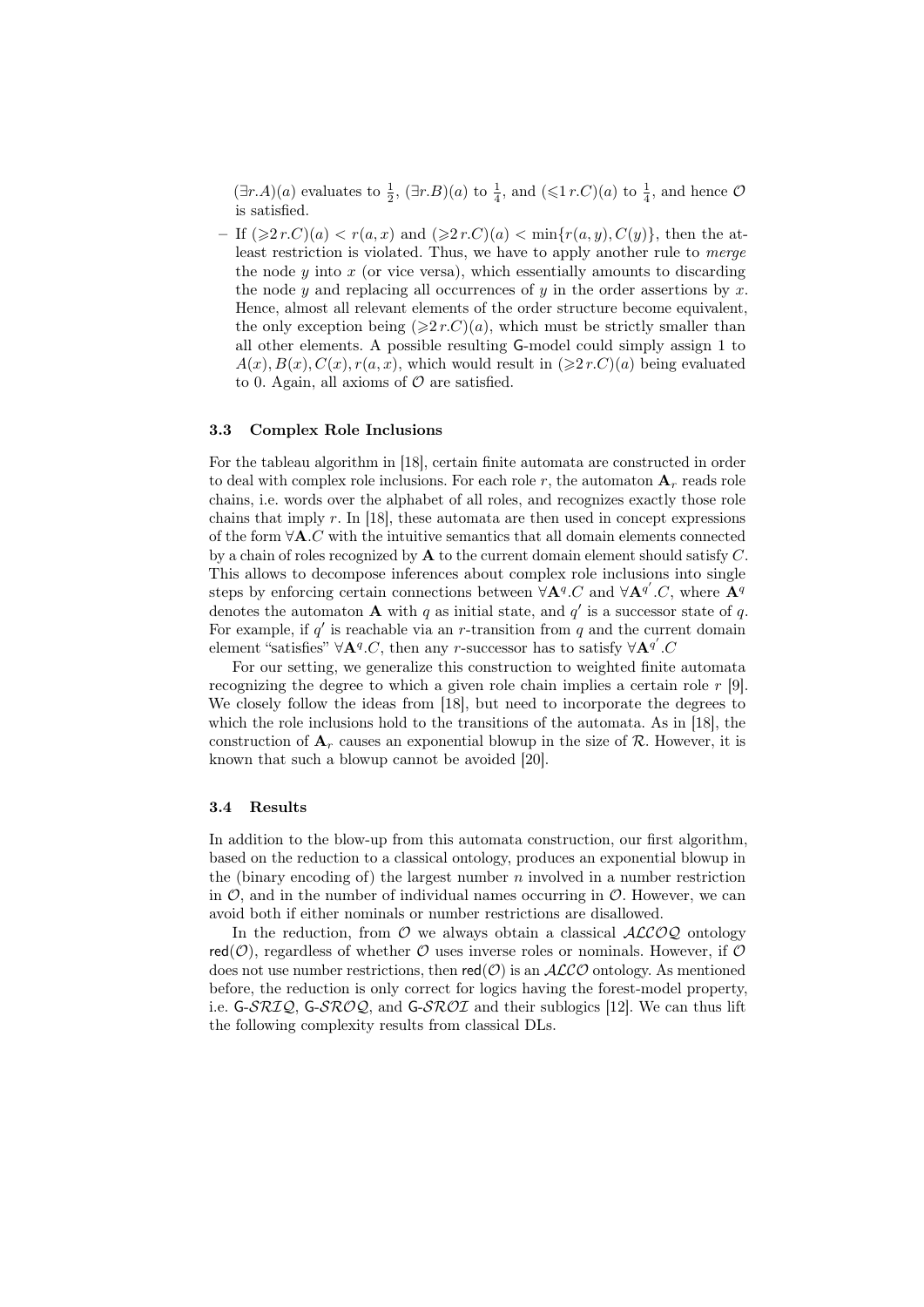Theorem 1. Deciding consistency is

- $-2$ -EXPTIME-complete in G-SRIQ, G-SROI, and G-SROQ, and
- $-$  EXPTIME-complete in all FDLs between G-ALC and G-SHOI or G-SHIQ.

*Proof.* The consistency of the  $ALCOQ$  ontology red( $O$ ) is decidable in exponential time in the size of  $red(O)$  [12]. The first upper bound thus follows from the fact that the size of  $red(\mathcal{O})$  is exponential in the size of  $\mathcal{O}$ . 2-EXPTIME-hardness, even without involutive negation and assertions restricted to the form  $\alpha \geqslant p$ , follows from classical results [20] since in this case reasoning in sublogics of  $G\text{-}SROIQ$ is equivalent to reasoning in the underlying classical DLs [6].

Without complex role inclusions, i.e. restricting to simple role inclusions and transitivity axioms, the size of the automata  $A_r$  is polynomial in the size of R [18]. The other exponential blowup can be avoided by disallowing nominals or number restrictions. Hence, for G-SHOI and G-SHIQ, the size of  $red(O)$  is polynomial in the size of  $\mathcal{O}$ , and the lower bound follows again from the reduction in [6] and EXPTIME-hardness of consistency in classical  $\mathcal{ALC}$  [22].

These results hold regardless of whether the numbers in number restrictions are encoded in unary or in binary. We leave open the complexity of consistency in  $G-SHOQ$ , which is EXPTIME-complete in the classical case [12].

The tableau algorithm does not allow us to derive a tight bound on the complexity of  $G\text{-}$   $\mathcal{SRO}IQ$  since it may create triply exponentially many nodes in the size of  $\mathcal{O}$ . The resulting worst-case complexity of 3-NEXPTIME is the same bound that is obtained from the classical tableau algorithm for  $\mathcal{SROIQ}$  [17]. This is in contrast to 2-NEXPTIME-completeness of classical  $\mathcal{SROLQ}$  [20], where the upper bound is obtained by a reduction to the two-variable fragment of first-order logic with counting quantifiers. The 2-NExpTime-hardness can again be transferred to our setting via the reduction in [6].

# 4 Conclusions

We have described two algorithms for deciding consistency of (sublogics of) fuzzy SROIQ under infinitely valued Gödel semantics. The first approach involves an exponential blowup in the "depth" of the role hierarchy (which cannot be avoided [20]) and in the number of individual names if number restrictions and nominals are combined. However, it allows to directly exploit optimized classical reasoners for FDL reasoning, like the previous crispification algorithms for finitely valued FDLs [2, 4, 7, 23]. The tableau-based algorithm is more goal-oriented, but has not been implemented yet. While it also uses the automata-based encoding of role inclusions, it has the same complexity as the classical tableau algorithm for SROIQ [17].

In this paper, our goal was to provide a general intuition of the two algorithms via a simple example. For the full details of the algorithms, including proofs of correctness, we refer the interested reader to [8–10].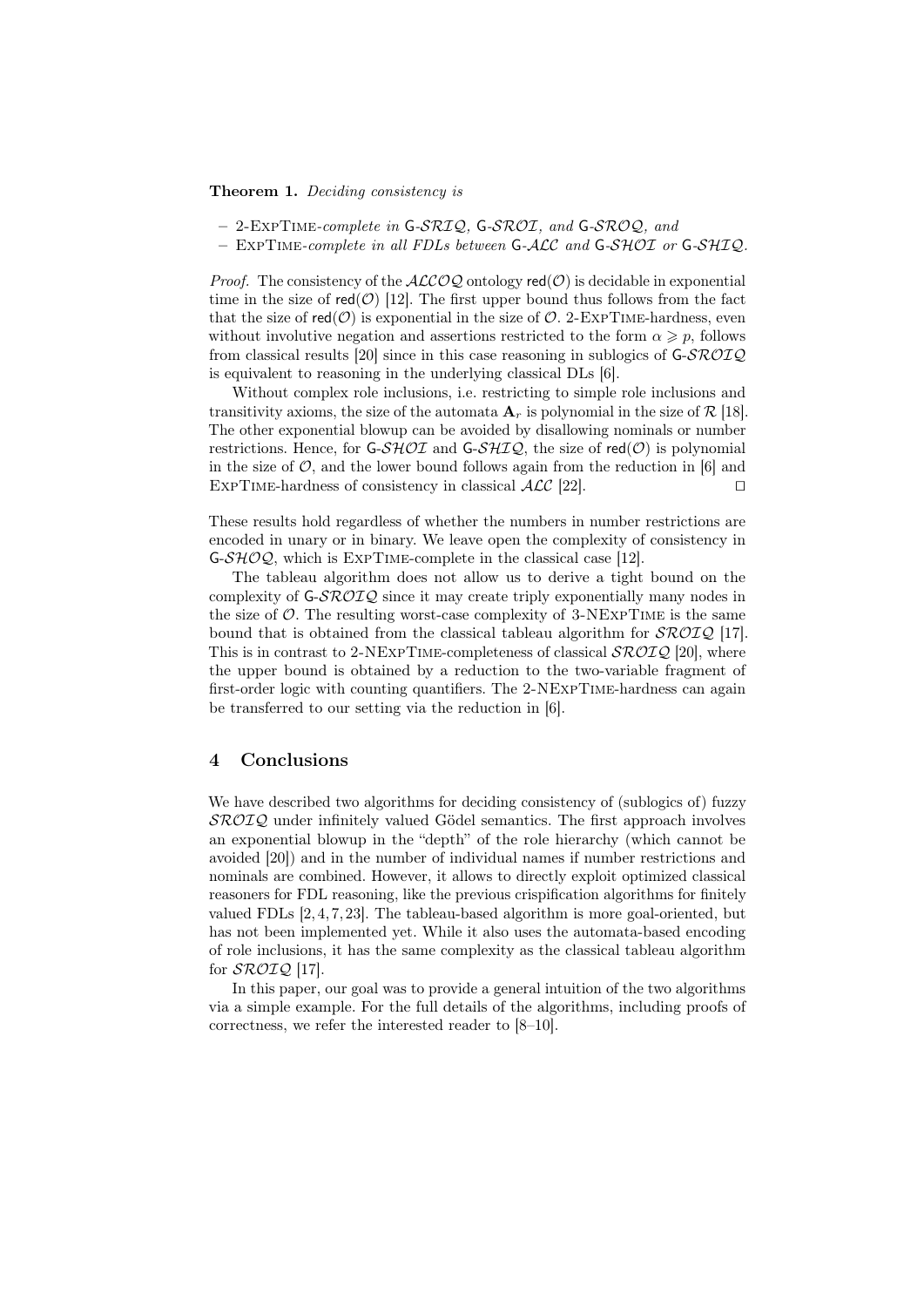## References

- 1. Bobillo, F., Cerami, M., Esteva, F., García-Cerdaña, À., Peñaloza, R., Straccia, U.: Fuzzy description logic. In: Cintula, P., Fermüller, C.G., Noguera, C. (eds.) Handbook of Mathematical Fuzzy Logic, Studies in Logic, vol. 3. College Publications (2016)
- 2. Bobillo, F., Delgado, M., Gómez-Romero, J.: A crisp representation for fuzzy  $\mathcal{SHOLN}$  with fuzzy nominals and general concept inclusions. In: da Costa, P.C.G., d'Amato, C., Fanizzi, N., Laskey, K.B., Laskey, K.J., Lukasiewicz, T., Nickles, M., Pool, M. (eds.) Uncertainty Reasoning for the Semantic Web I. Lecture Notes in Artificial Intelligence, vol. 5327, pp. 174–188. Springer-Verlag (2008)
- 3. Bobillo, F., Delgado, M., Gómez-Romero, J.: Optimizing the crisp representation of the fuzzy description logic SROIQ. In: da Costa, P.C.G., d'Amato, C., Fanizzi, N., Laskey, K.B., Laskey, K.J., Lukasiewicz, T., Nickles, M., Pool, M. (eds.) Uncertainty Reasoning for the Semantic Web I. Lecture Notes in Artificial Intelligence, vol. 5327, pp. 189–206. Springer-Verlag (2008)
- 4. Bobillo, F., Delgado, M., Gómez-Romero, J., Straccia, U.: Joining Gödel and Zadeh fuzzy logics in fuzzy description logics. International Journal of Uncertainty, Fuzziness and Knowledge-Based Systems 20(4), 475–508 (2012)
- 5. Borgwardt, S., Distel, F., Peñaloza, R.: Decidable Gödel description logics without the finitely-valued model property. In: Baral, C., De Giacomo, G., Eiter, T. (eds.) Proc. of the 14th Int. Conf. on Principles of Knowledge Representation and Reasoning (KR'14). pp. 228–237. AAAI Press (2014), http://www.aaai.org/ocs/ index.php/KR/KR14/paper/view/7803
- 6. Borgwardt, S., Distel, F., Peñaloza, R.: The limits of decidability in fuzzy description logics with general concept inclusions. Artificial Intelligence 218, 23–55 (2015)
- 7. Borgwardt, S., Mailis, T., Peñaloza, R., Turhan, A.Y.: Answering fuzzy conjunctive queries over finitely valued fuzzy ontologies. Journal on Data Semantics (2016), in press. DOI: 10.1007/s13740-015-0055-y
- 8. Borgwardt, S., Peñaloza, R.: Infinitely valued Gödel semantics for expressive description logics. LTCS-Report 15-11, Chair for Automata Theory, TU Dresden, Germany (2015), see http://lat.inf.tu-dresden.de/research/reports.html.
- 9. Borgwardt, S., Peñaloza, R.: Reasoning in expressive description logics under infinitely valued Gödel semantics. In: Lutz, C., Ranise, S. (eds.) Proc. of the 10th Int. Symp. on Frontiers of Combining Systems (FroCoS'15). Lecture Notes in Artificial Intelligence, vol. 9322, pp. 49–65. Springer-Verlag (2015)
- 10. Borgwardt, S., Peñaloza, R.: A tableau algorithm for  $\mathcal{SROLQ}$  under infinitely valued Gödel semantics. LTCS-Report 15-18, Chair for Automata Theory, TU Dresden, Germany (2015), see http://lat.inf.tu-dresden.de/research/reports.html.
- 11. Borgwardt, S., Peñaloza, R.: Reasoning in fuzzy description logics using automata. Fuzzy Sets and Systems (2016), in press.
- 12. Calvanese, D., Eiter, T., Ortiz, M.: Regular path queries in expressive description logics with nominals. In: Boutilier, C. (ed.) Proc. of the 21st Int. Joint Conf. on Artificial Intelligence (IJCAI'09). pp. 714–720. AAAI Press (2009), http://ijcai. org/papers09/Papers/IJCAI09-124.pdf
- 13. Cintula, P., Hájek, P., Noguera, C. (eds.): Handbook of Mathematical Fuzzy Logic, Studies in Logic, vol. 37–38. College Publications (2011), 2 volumes.
- 14. Guller, D.: On the satisfiability and validity problems in the propositional Gödel logic. Computational Intelligence 399, 211–227 (2012)